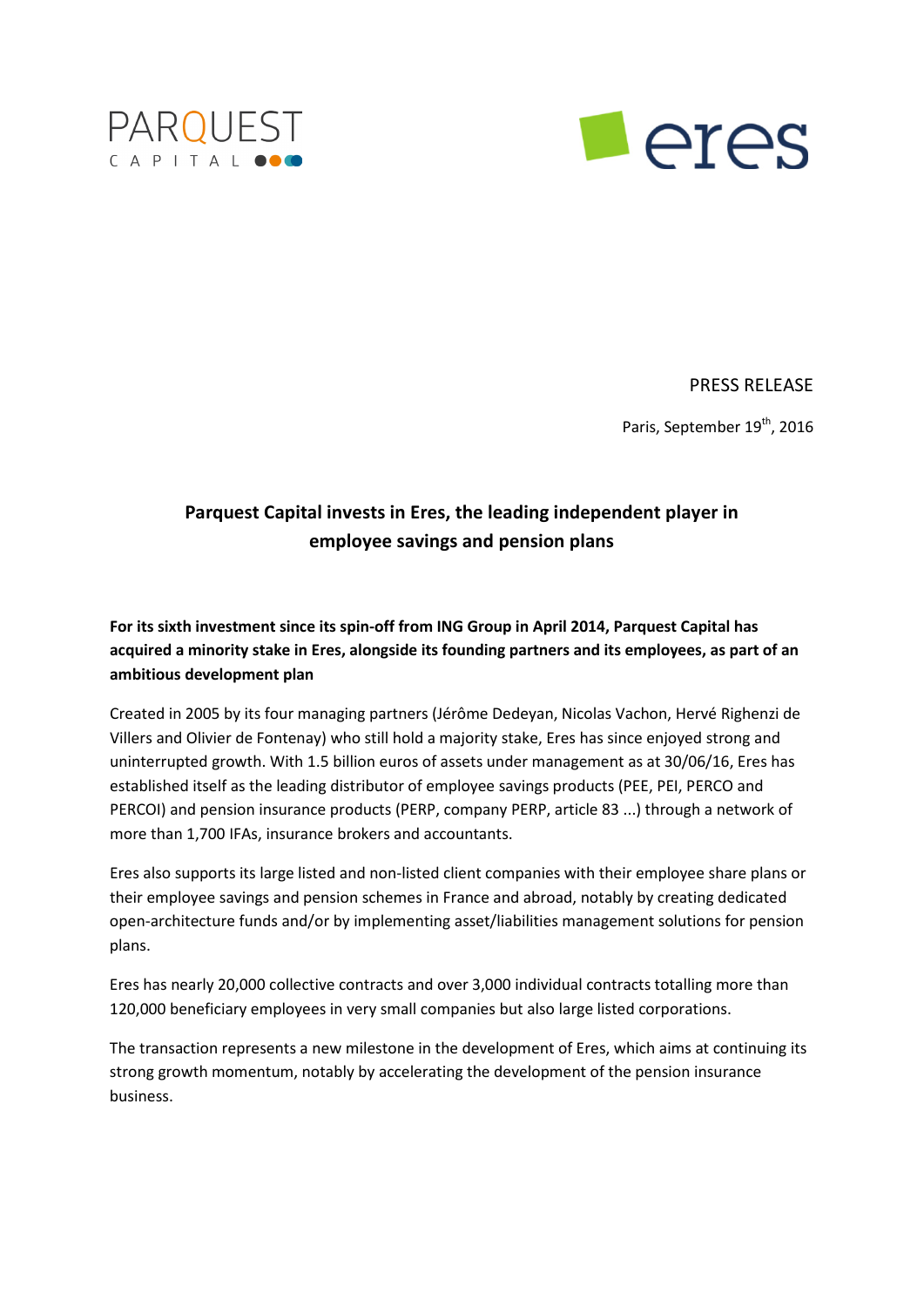## **About Parquest Capital**

Created in 2002, Parquest Capital is an independent investment firm with a well-established franchise on the French mid-market segment. Formerly known as ING Parcom Private Equity and affiliated to the insurance arm of ING Group, Parquest Capital took its independence in 2014 and raised a new fund of € 300 million. Since its creation in 2002, Parquest Capital has completed 19 operations and supported the management teams of its investee companies for more than 35 addon operations, with a philosophy of partnership with management teams, on the long-term, on ambitious growth projects.

For more information: www.parquest.fr